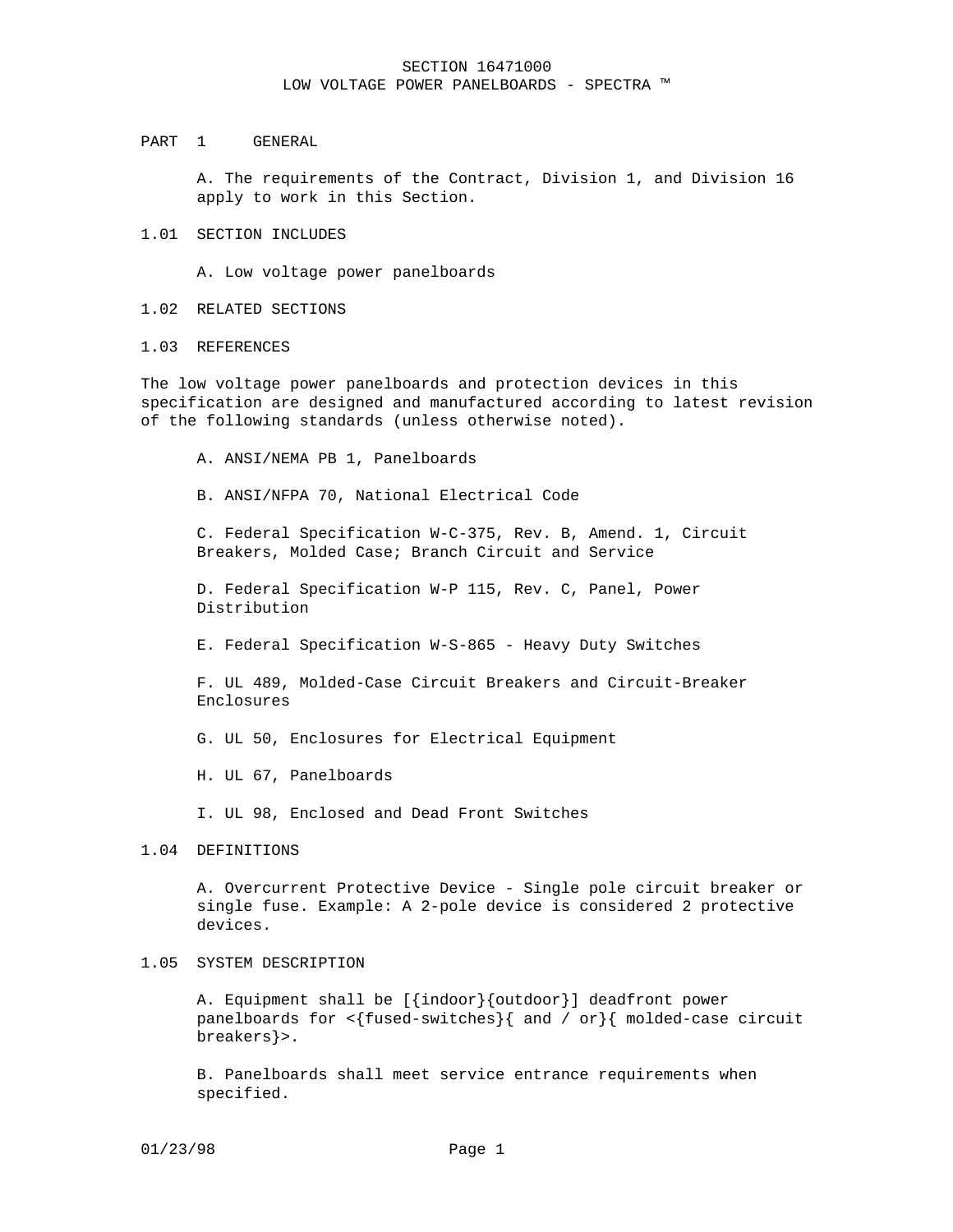C. Panelboards shall have integrated short circuit rating. Fully rated panel rating is that of lowest rated device in panelboard. Series rating are for the UL tested main-branch combination.

#### 1.06 SUBMITTALS

A. Manufacturer shall provide copies of following documents to owner for review and evaluation in accordance with general requirements of Division 1 and Division 16:

- 1. Product Data on specified product;
- 2. Shop Drawings on specified product;
- 3. Trip curves for each specified product.
- 1.07 PROJECT RECORD DOCUMENTS N/A
- 1.08 INSTALLATION, OPERATION AND MAINTENANCE DATA

A. Manufacturer shall provide copies of installation, operation and maintenance procedures to owner in accordance with general requirements of Division 1 and Division 16.

1.09 QUALITY ASSURANCE (QUALIFICATIONS)

A. Manufacturer shall have specialized in the manufacture and assembly of low voltage power panelboards for [25] years.

B. Low voltage power panelboards shall be listed and/or classified by Underwriters Laboratories in accordance with standards listed in Article 1.03 of this specification.

- 1.10 REGULATORY REQUIREMENTS N/A
- 1.11 MOCK-UPS (FIELD SAMPLES) N/A
- 1.12 DELIVERY, STORAGE, AND HANDLING

A. Contractor shall deliver, store, protect, and handle products in accordance with recommended practices listed in manufacturer's and Maintenance Manuals.

B. Ship each low voltage power panelboard section in individual shipping splits for ease of handling. Each panelboard section shall be mounted on shipping skids and wrapped for protection.

C. Contractor shall inspect and report concealed damage to carrier within specified time.

D. Contractor shall store in a clean, dry space. Maintain factory protection or cover with heavy canvas or plastic to keep out dirt, water, construction debris, and traffic. (Heat enclosures to prevent condensation.)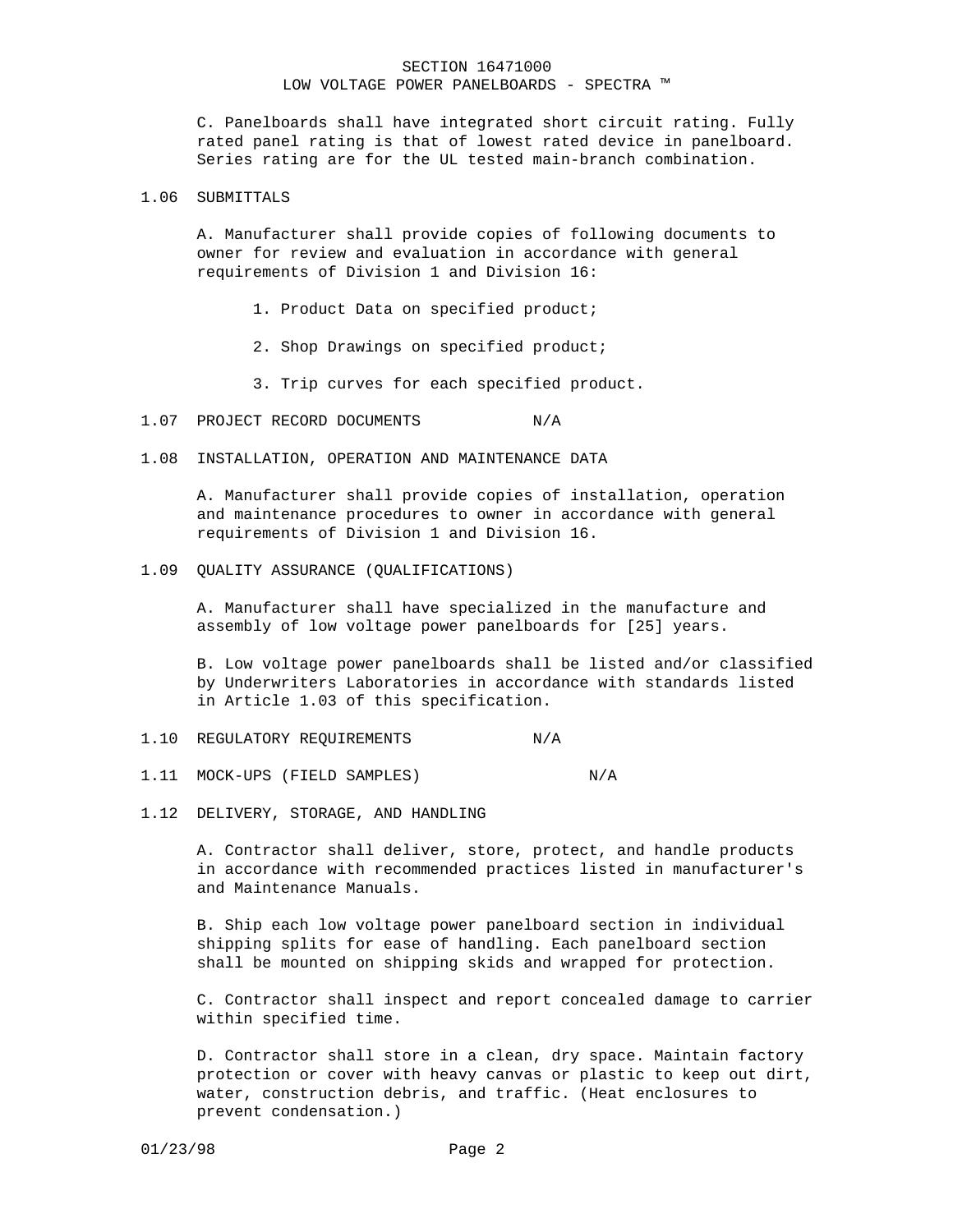E. Contractor shall handle in accordance with manufacturer's written instructions to avoid damaging equipment, installed devices, and finish.

1.13 PROJECT CONDITIONS (SITE ENVIRONMENTAL CONDITIONS)

A. Follow (standards) service conditions before, during and after panelboard installation.

B. Low voltage power panelboards shall be located in wellventilated areas, free from excess humidity, dust and dirt and away from hazardous materials. Ambient temperature of area will be between minus [30] and plus [25] degrees C. Indoor locations shall be protected to prevent moisture from entering enclosure.

- 1.14 SEOUENCING AND SCHEDULING N/A
- 1.15 WARRANTY

A. Manufacturer warrants equipment to be free from defects in materials and workmanship for 1 year from date of installation or 18 months from date of purchase, whichever occurs first.

- 1.17 EXTRA MATERIALS N/A
- 1.18 FIELD MEASUREMENTS

A. Contractor shall make all necessary field measurements to verify that equipment shall fit in allocated space in full compliance with minimum required clearances specified in National Electrical Code.

# PART 2 PRODUCTS

# 2.01 MANUFACTURER

A. General Electric Company products have been used as the basis for design. Other manufacturers' products of equivalent quality, dimensions and operating features may be acceptable, at the Engineer's discretion, if they comply with all requirements specified or indicated in these Contract documents.

#### 2.02 MANUFACTURED ASSEMBLIES

A. Furnish GE Spectra Series ™ Low Voltage Power Panelboards (or equal) as indicated in drawings.

#### 2.03 COMPONENTS

Refer to Drawings for: actual layout and location of equipment and components; current ratings of devices, bus bars, and components;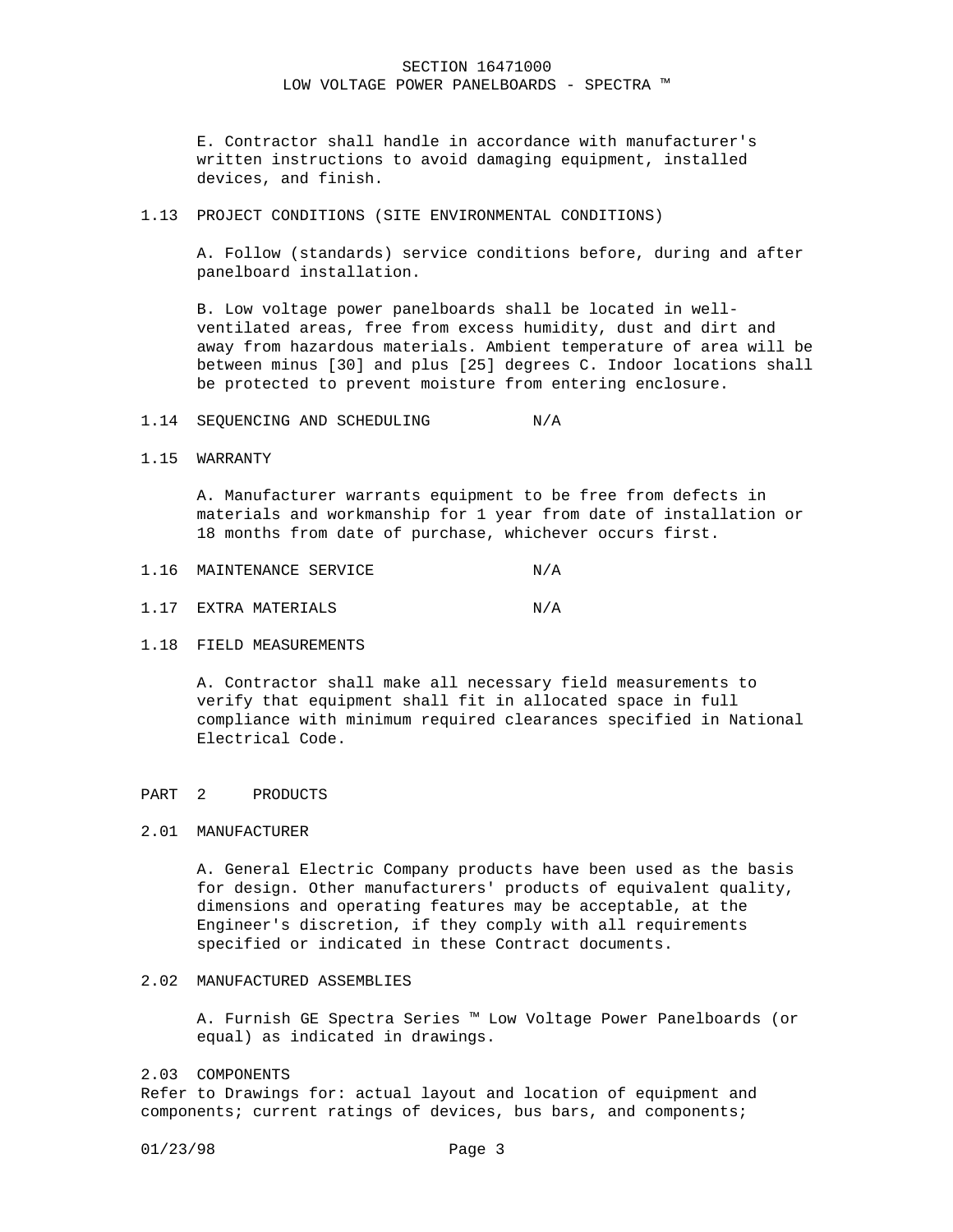voltage ratings of devices, components and assemblies; and other required details.

A. Enclosures

1. Panel box shall be code gauge sheet steel with removable end walls.

2. Enclosures shall be [{flush}{surface}] mounted.

B. Fronts

1. Provide a front to cover enclosure and prevent unauthorized access to the wiring gutter.

2. Doors, if specified, shall be of the front-hinged to box construction. An outer door shall cover the wiring gutter and be bolted closed. An inner door shall cover the circuit protective devices and shall be able to be locked.

3. Door hinges shall be continuous piano hinges, welded to door(s) and bolted on front.

4. Door locks shall be [{GE slate red, Valox style}{Yale #511}{Corbin lift latch}{3 point latch}].

# C. Interiors

1. Panelboard symmetrical interior shall be designed and assembled such that circuit protective modules (fused switches less than 800 A or circuit breakers) are connected onto bus bar with positive gripping jaw assemblies and locked pressure connections.

2. Circuit-protective modules shall be designed for removal or replacement without disturbing adjacent protective devices and without removing  $\langle \text{main bus } \rangle$  and / or  $\rangle$  {branch circuit }>connections.

3. Interiors shall allow installation of fusible switches and molded-case circuit breakers in same panelboard.

4. Lugs shall be UL listed to accept solid or stranded [{copper}{aluminum}] cables. Lugs shall be bolted in place.

5. Panelboards shall be rated as indicated in drawings. Main devices shall have maximum rating of 1200 amperes.

6. Panelboards shall have three flat, stacked, vertically aligned bus bars. The vertical bus shall be a single bar. Joints are not permitted in the vertical bus.

7. Bus bars shall be current density rated or meet UL 67 temperature rise limits through actual tests. All bus bars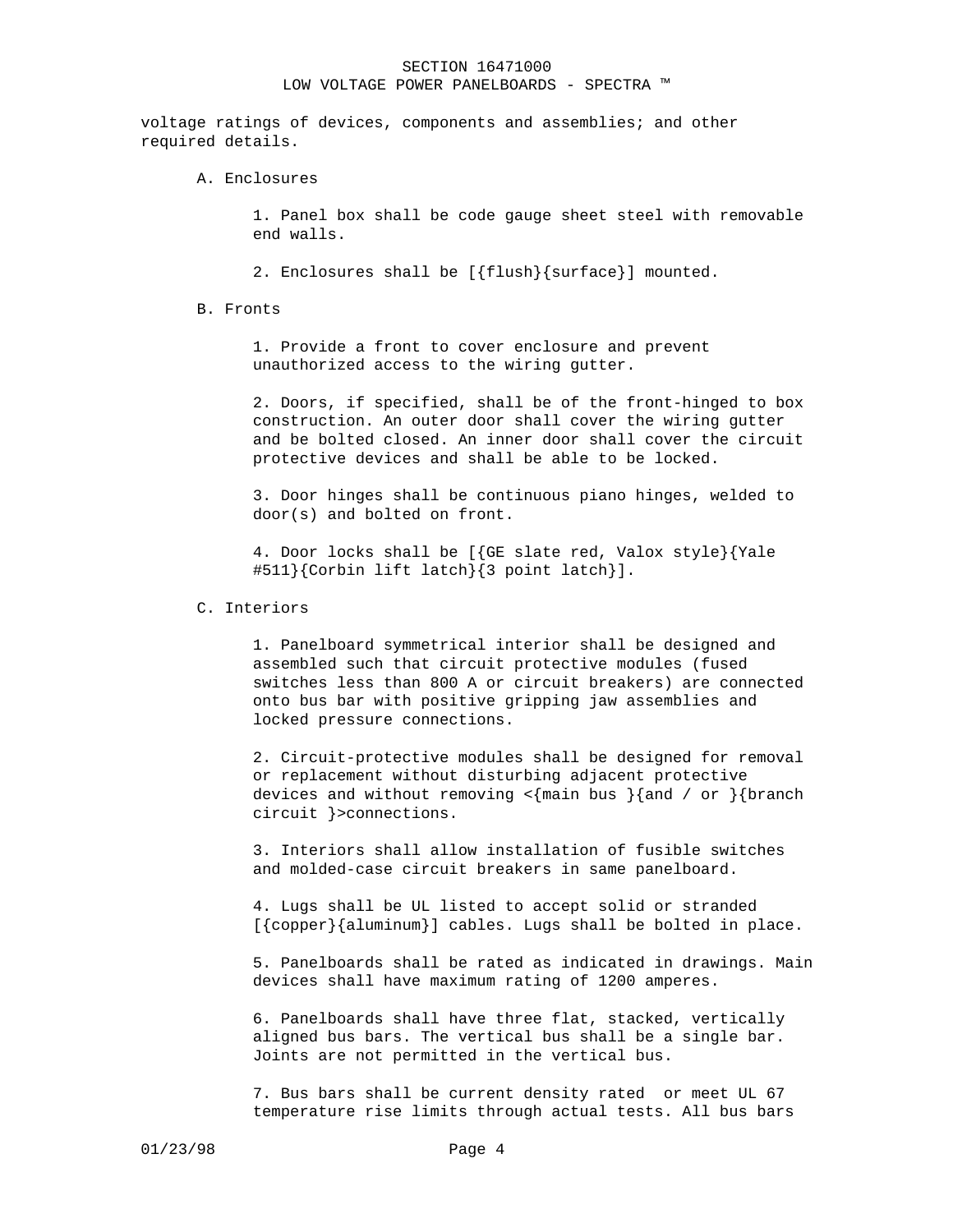shall be silver plated.

8. Bus bars shall be phase-sequenced and rigidly supported by high impact resistant, insulated bus supporting assemblies to prevent vibration or short circuit mechanical damage.

9. Neutral bus shall be fully rated and able to be located in either corner of enclosure at line end to facilitate conductor termination. Furnish 200 percent rated neutral bus, if required by plans.

10. All solderless terminations shall be suitable for [{copper}{aluminum}] UL listed wire or cable and shall be tested and listed in conjunction with appropriate UL standards.

11. Ground wire terminations shall be provided as an optional kit for installation by panelboard installer without voiding UL label.

## D. Main and Branch Devices

1. Circuit breakers

a. Main and branch circuit breakers shall be quickmake, quick break, and trip indicating, GE Type low voltage molded-case (or equal).

b. Circuit breaker case shall have ON/OFF and International I/O position indicators.

c. Breaker faceplate shall list current rating, UL and IEC certification standards, and AIC ratings.

d. Circuit breakers shall be factory sealed and shall be date coded on breaker case.

e. Breakers shall be UL listed for reverse connection without restrictive line or load markings. Circuit breakers shall be able to mount in any operating position.

f. 3-pole breakers with ampere ratings greater than [100] ampere shall have rating plugs.

g. Interrupting rating of breakers shall not be less than maximum short circuit current available at incoming line terminals as shown on plans.

h. Breakers shall have UL listed series ratings, if specified in drawings.

i. Main breakers and lugs shall be convertible by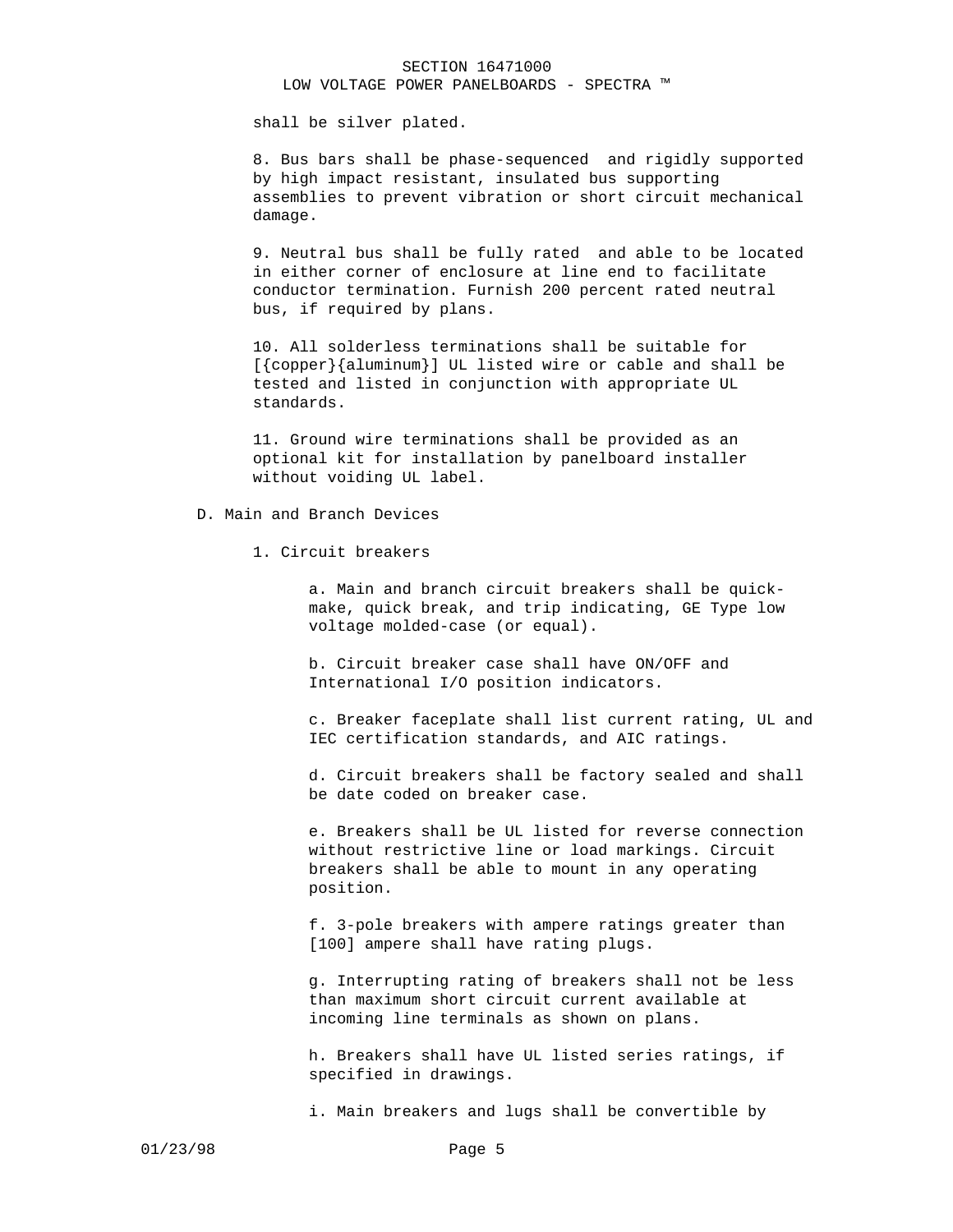# SECTION 16471000

LOW VOLTAGE POWER PANELBOARDS - SPECTRA ™

installer for top or bottom incoming feed.

#### 2. Fusible switches

a. Main and branch-fusible switches shall be positive, quick make, quick break type with double break, over center mechanism, GE Type ADS (or equal).

b. External handle shall be able to be padlocked in OFF position. Handle shall be interlocked with switch cover to prevent access to switch interior when switch is ON. Interlock shall have an override release.

c. Fusible switch units shall be fully interchangeable without disturbing units above or below and shall withstand available let-through short-circuit current as shown on plans.

E. Series Ratings

1. Panelboard series-connected ratings shall be attached to the panelboard enclosure.

# 2.04 ACCESSORIES

- A. <{Dual}{Through-feed}{Compression}> lugs
- B. Padlocks
- C. Non-padlock handle lock devices

D. Grounding bars. (Neutral bus shall have grounding strap for Service Entrance applications.)

E. Exterior mounted equipment label

F. Furnish nameplates for each device as indicated in drawings. Color schemes shall be as indicated on drawings.

G. Provide a TVSS as specified in Section 16479010.

#### 2.05 TESTING

2.06 FINISH

A. Standard panelboard boxes shall be galvanealed (zinc finished) or galvanized.

B. Fronts shall be coated with phosphatized rust inhibitor and finish coated with ANSI 61 light gray baked on powder coat.

C. Screw fasteners shall be zinc coated to retard corrosion.